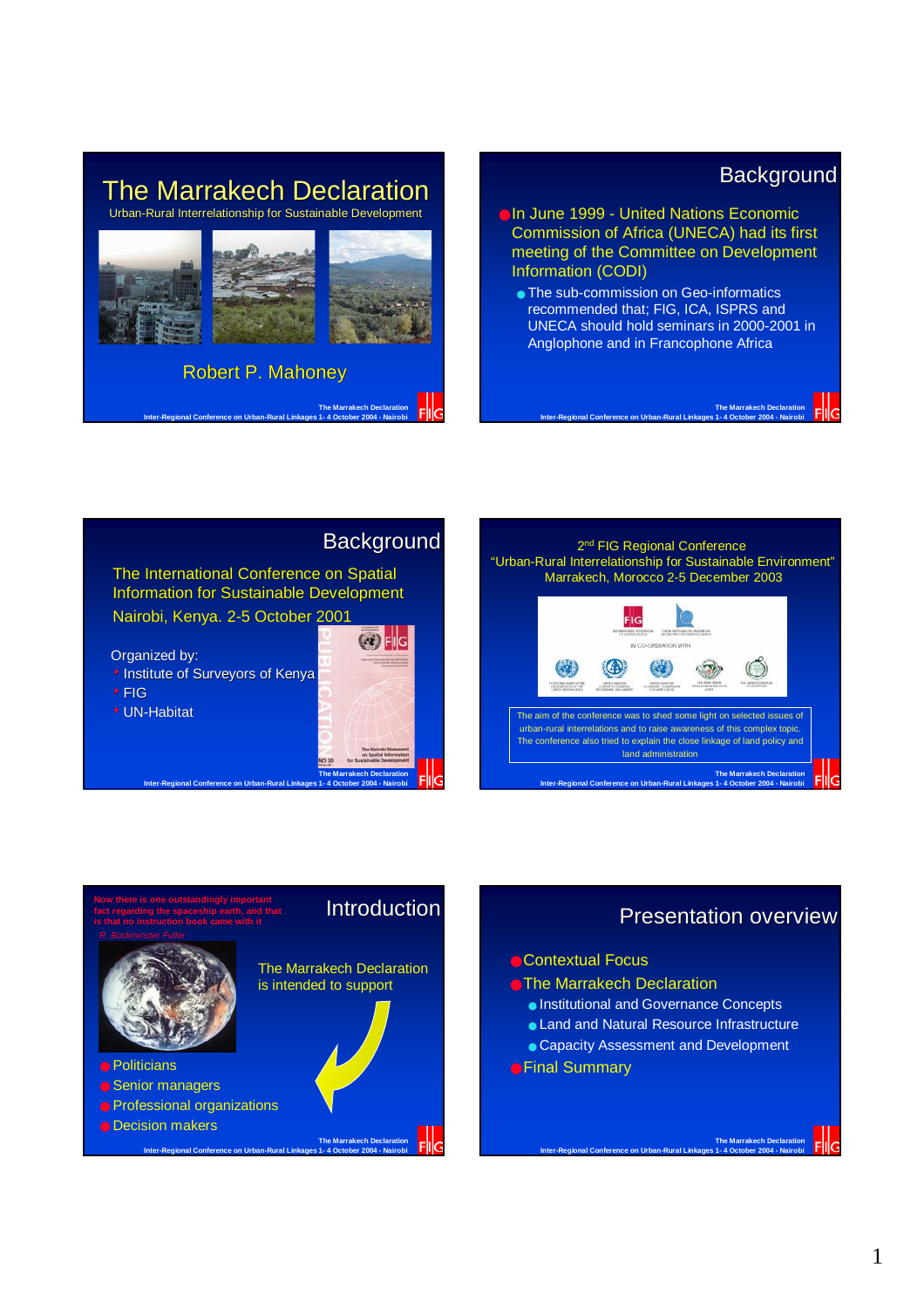



## Presentation overview

#### ● Contextual Focus

**• The Marrakech Declaration** 

- Institutional and Governance Concepts
- Land and Natural Resource Infrastructure
- Capacity Assessment and Development



## The Marrakech Declaration

Institutional and Governance Concepts Land and Natural Resource Infrastructure Capacity Assessment and Development

Each section is set out to describe:

- Objectives
- Context
- Guidance
- Lessons Learnt
- The Way Forward



## The Marrakech Declaration

**The Marraket** 

Institutional and Governance Concepts

● Good governance of the urban-rural interrelationship involves the interaction of complex political, social, economic, environmental issues, planning controls, land availability and an effective land market

**Inter-Regional Conference on Urban-Rural Linkages 1- 4 October 2004 - Nairobi**

## The Marrakech Declaration

Institutional and Governance Concepts

**The Marrakech Declaration**

- The past is not necessarily a good quide to the future
- The professional skills required to provide appropriate governance do not lie in one professional group alone
- The structure of governance needs to adapt over time it requires downstream flexibility as relationships mature

**Inter-Regional Conference on Urban-Rural Linkages 1- 4 October 2004 - Nairobi**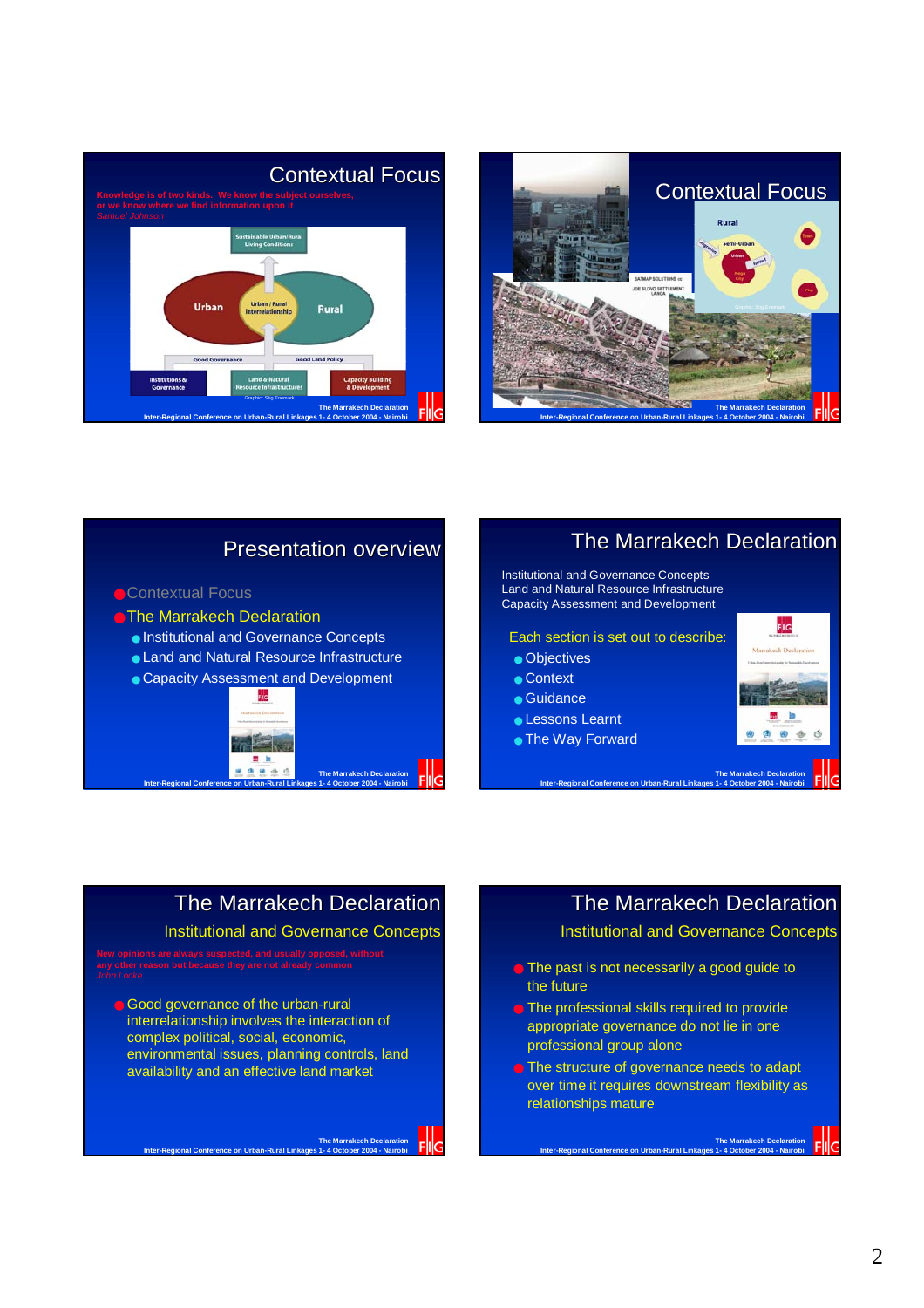## The Marrakech Declaration

Institutional and Governance Concepts

- $\bullet$  Establish a single authority for the coordination and development of integrated policy
- Create regular and frequent dialogue between urban and rural representatives
- Ensure that technical solutions do not dominate good governance

**Inter-Regional Conference on Urban-Rural Linkages 1- 4 October 2004 - Nairobi**

## The Marrakech Declaration

Land and Natural Resource Infrastructure

● The management of land and resources is central to most societies. The critical issue is to find a balance between the economic and environmental forces, where the human being remains both the problem and the solution

**Inter-Regional Conference on Urban-Rural Linkages 1- 4 October 2004 - Nairobi**

#### The Marrakech Declaration Land and Natural Resource Infrastructure

**The Marrakech Declaration**

- Only a combination of regulatory and voluntary approaches can encourage sustainable development and commit people to its success
- Remove silos of "*information is power*" amongst professional groups

**The Marrake** ● Empower local communities. Use citizen based participatory planning and design to ensure that the population becomes part of the process

**Inter-Regional Conference on Urban-Rural Linkages 1- 4 October 2004 - Nairobi**

The Marrakech Declaration Land and Natural Resource Infrastructure

**The Marrakech Declaration**

**The Marrakech Declaration**

**The Marrakech Declaration**

- Establish land evaluation practices to reduce the urbanisation of good agricultural land
- **B** Establish appropriate and viable land markets together with supporting financial systems and legislation
- Education is a central component regarding the process and implementation of environmental decisions

**Inter-Regional Conference on Urban-Rural Linkages 1- 4 October 2004 - Nairobi**

## The Marrakech Declaration

Capacity Assessment and Development

**Common sense is the best distributed commodity in the world,** 

#### ● Capacity Assessment

- Is an essential basis for the formulation of coherent strategies for capacity development
- Capacity Development
	- **The Marrakech Declaration** ● Is a concept broader than Human Resource Development (HRD) - it includes an emphasis on the overall system, and the environment and context within which individuals, organisations and societies operate and interact

**Inter-Regional Conference on Urban-Rural Linkages 1- 4 October 2004 - Nairobi**

## The Marrakech Declaration

#### Capacity Assessment and Development

- Improvement of urban-rural interrelationships implies adoption of long-term strategic actions. This includes:
	- formulation of political objectives;
	- adoption of relevant land development policies and policy instruments for implementation;
	- establishment of the legal framework for dealing with land development issues in general and especially the urban-rural divide

**Inter-Regional Conference on Urban-Rural Linkages 1- 4 October 2004 - Nairobi**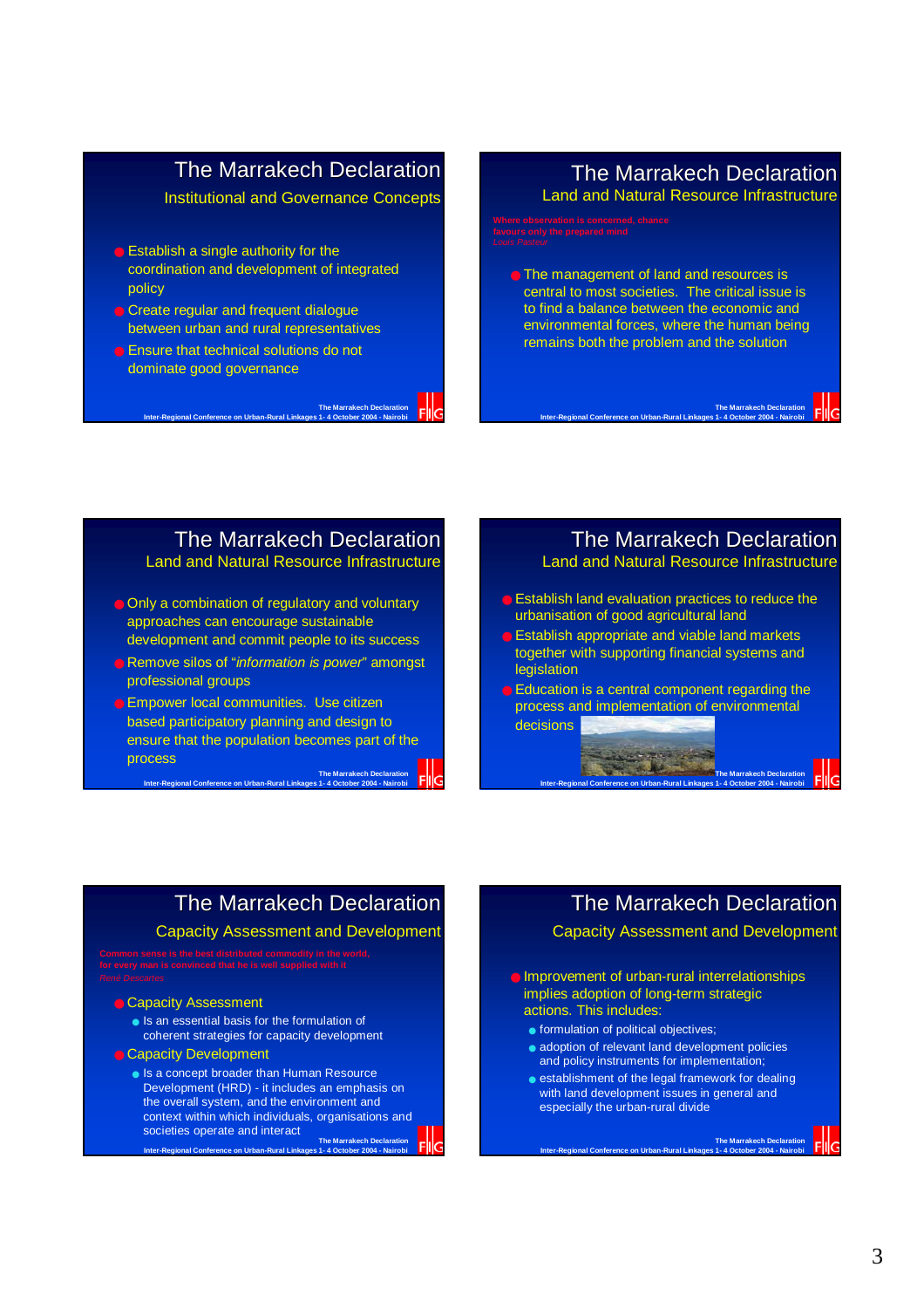## The Marrakech Declaration

#### Capacity Assessment and Development

- Include capacity building as a mainstream component that is addressed up front, not as an add-on
- Attention should be given to the medium and long term needs for dealing with problems of land administration and development including urban rural interrelations



## The Marrakech Declaration

#### Capacity Assessment and Development

● Promote the need for continuing professional development (CPD) to maintain and develop professional skills and interaction between education, research and professional practice



#### Presentation overview

**The Marrake** 

#### ● Contextual Focus

- **The Marrakech Declaration** 
	- Institutional and Governance Concepts
	- Land and Natural Resource Infrastructure
	- Capacity Assessment and Development

**Inter-Regional Conference on Urban-Rural Linkages 1- 4 October 2004 - Nairobi**

#### ● Final Summary

 $F|G$ akech Declarati

> (zi)  $\bigcirc$   $\bigcirc$

# $F|G$ Ø.

**not by contemplation**

### **Final Summary**

The declaration recommends the development of a comprehensive national land policy which includes:

- Institutional and governmental actions required for providing good governance; ● Land administration infrastructures for control of land tenure, land value and
- land use; and ● Tools for capacity assessment and
- development at societal, organisational and individual level.

**The Marrak**<br>1-4 Octobe

## **Final Summary**

NGOs such as the FIG have a **three-fold role** in connection with the theme of urban-rural linkages for sustainable development in cooperation with our global, national and local partners

**The Marrak** 

**Inter-Regional Conference on Urban-Rural Linkages 1- 4 October 2004 - Nairobi**

## **not by contemplation**

### **Final Summary**

**The Marrakech Declaration**

1. NGOs such as FIG and their member associations and individual members can be enablers, that is, they can act as community developers, organisers or consultants alongside community based organisations;

**Inter-Regional Conference on Urban-Rural Linkages 1- 4 October 2004 - Nairobi**

2. They can be mediators between people and the authorities that control access to resources, goods and services; and

**Inter-Regional Conference on Urban-Rural Linkages 1- 4 October 2004 - Nairobi**

#### 4